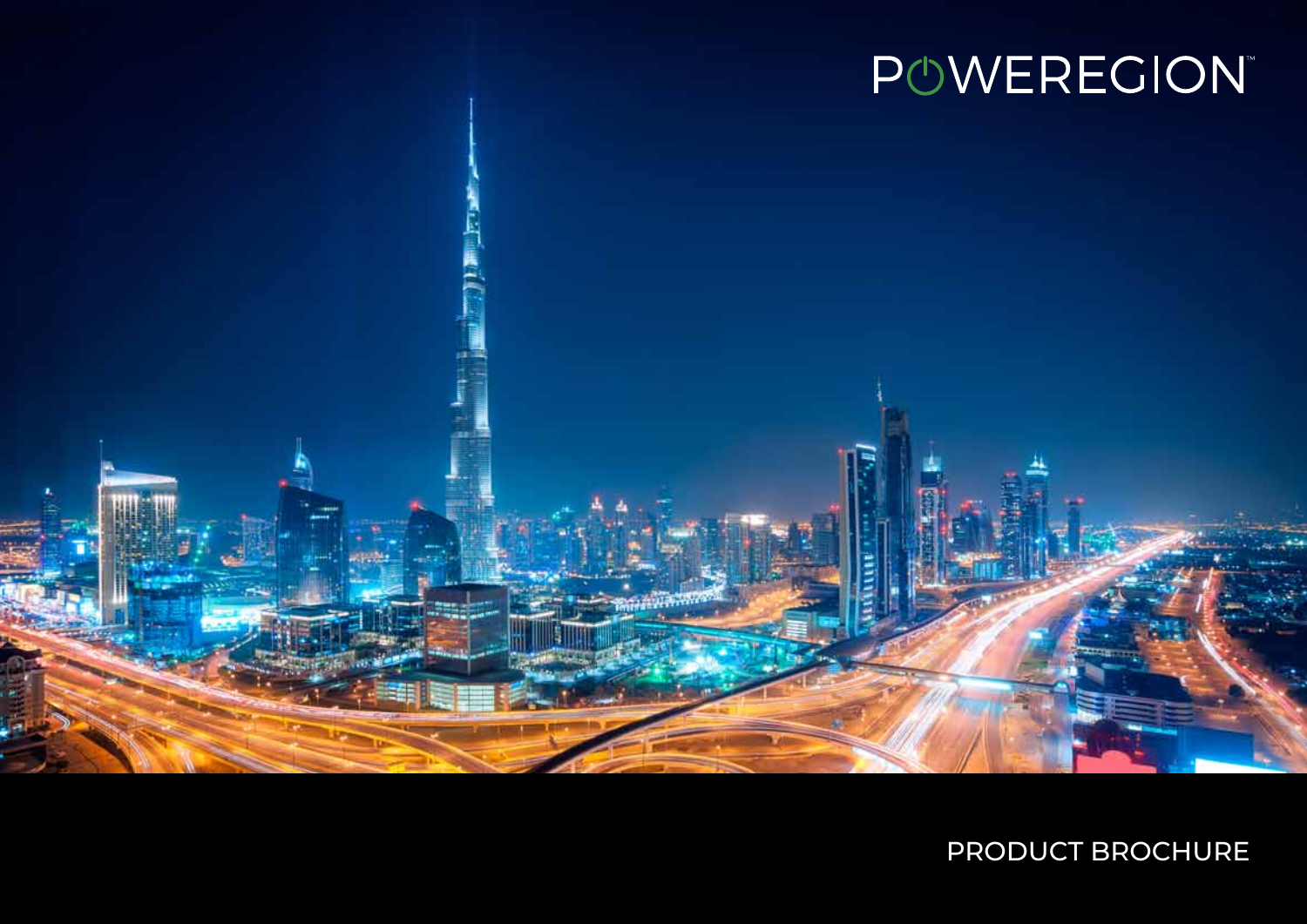## **INDEX**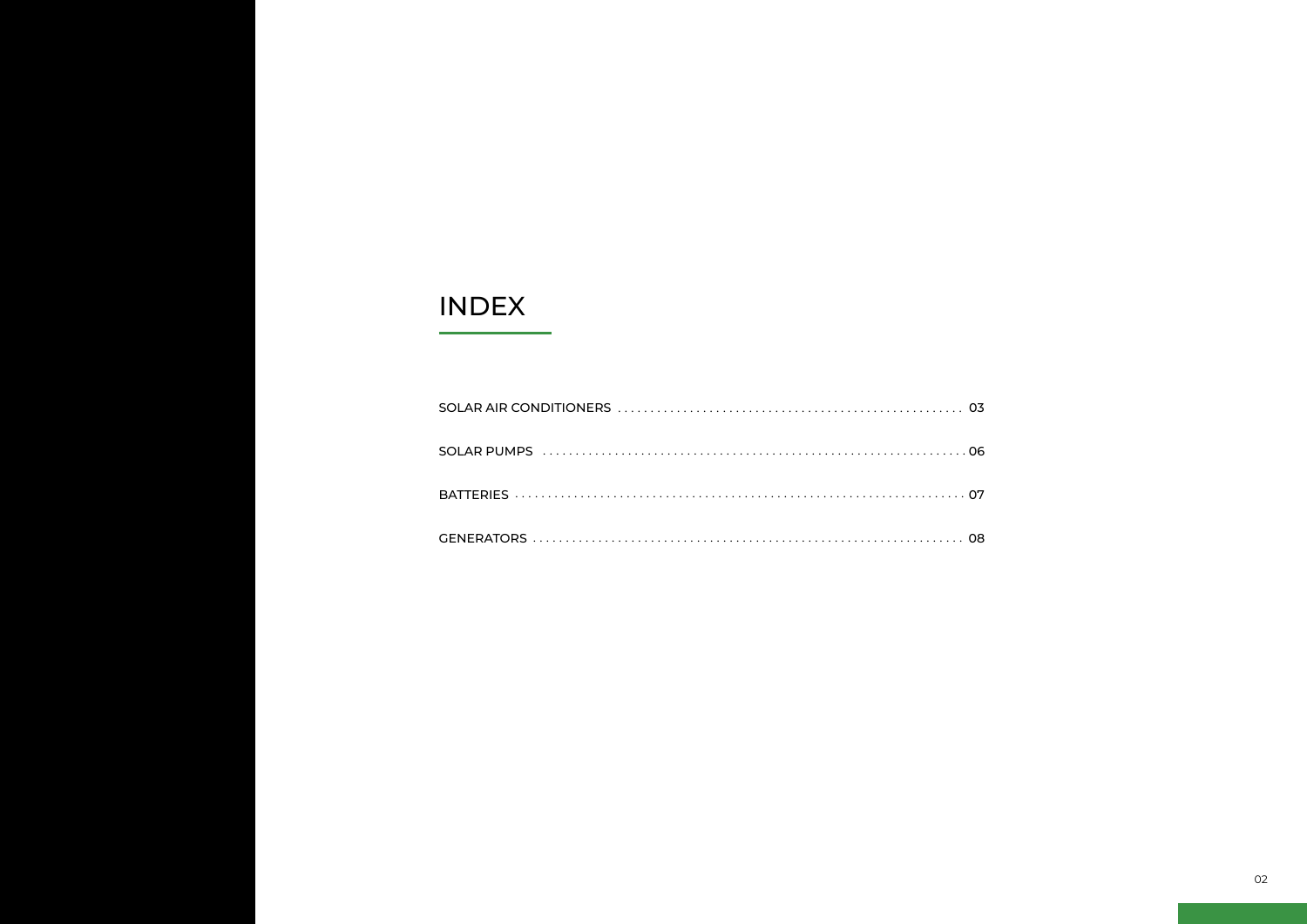## SOLAR AIR CONDITIONER

Poweregion solar air conditioner utilizes solar energy as the power source and is an environmentally friendly and energy saving product. It can help people enjoy cooling and heating freely and economically in areas where there is a shortage of power supply or there is a problem of high electricity rates.



#### Technical Features

Poweregion solar air conditioner adopts the Full DC (6 DC components) and inverter technology, which greatly improves the reliability and efficiency of the solar air conditioner.

- Low power consumption and high energy saving efficiency
- Variable speed air compressor to achieve soft starting and quick cooling / heating
- Wider working frequency and voltage range
- Silent operation with low noise level ✓
- Booster and MPPT controller are integrated in the solar air conditioner controller
- Safety protection arrangements included
- APP control and power saving indicator are optional

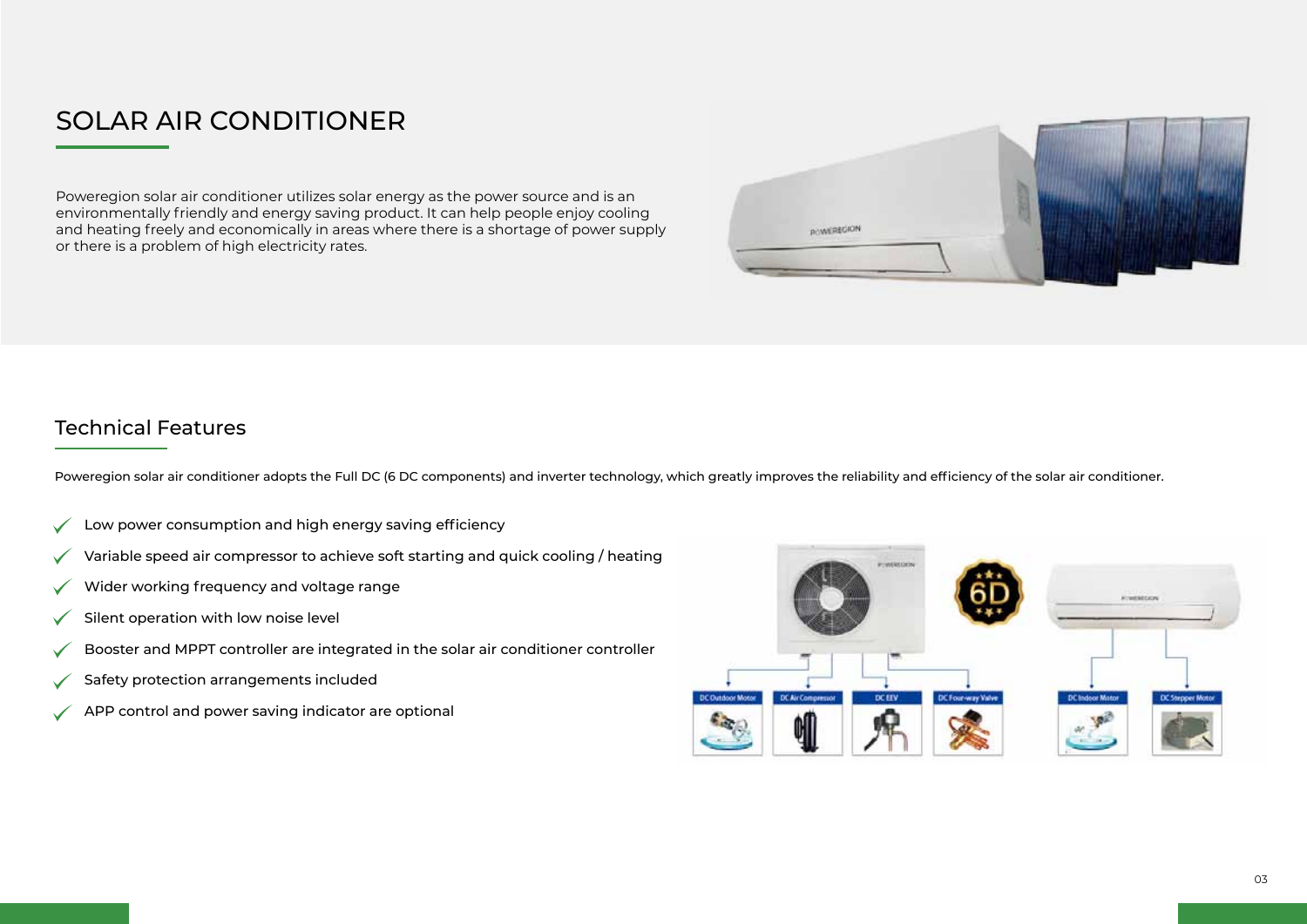#### Hybrid Solar Air Conditioner System

In hybrid solar air conditioner system, the air conditioner is powered by solar energy and grid power is used as the backup power. In the daytime, the system draws power from the solar panels as the preference and when the solar power is not sufficient to satisfy the needs of the air conditioner, the grid power complements. At night, the system is driven by grid.

#### Components:

Full DC Inverter Air Conditioner

Solar Panels

Grid Power

BOS





#### Off Grid Solar Air Conditoner System

In off grid solar air conditioner system, the power generated from the solar panels drives the solar air conditioner and charges the battery bank for backup at the same time. The MPPT controller serves the purpose of both controlling and boosting 48V voltage of the battery to 310V DC for the DC inverter air conditioner. The power stored in the battery bank is used for the solar air conditioner at night.

#### Components:

Full DC Inverter Air Conditioner

Solar Panels

- Solar Controler
- Gel Batteries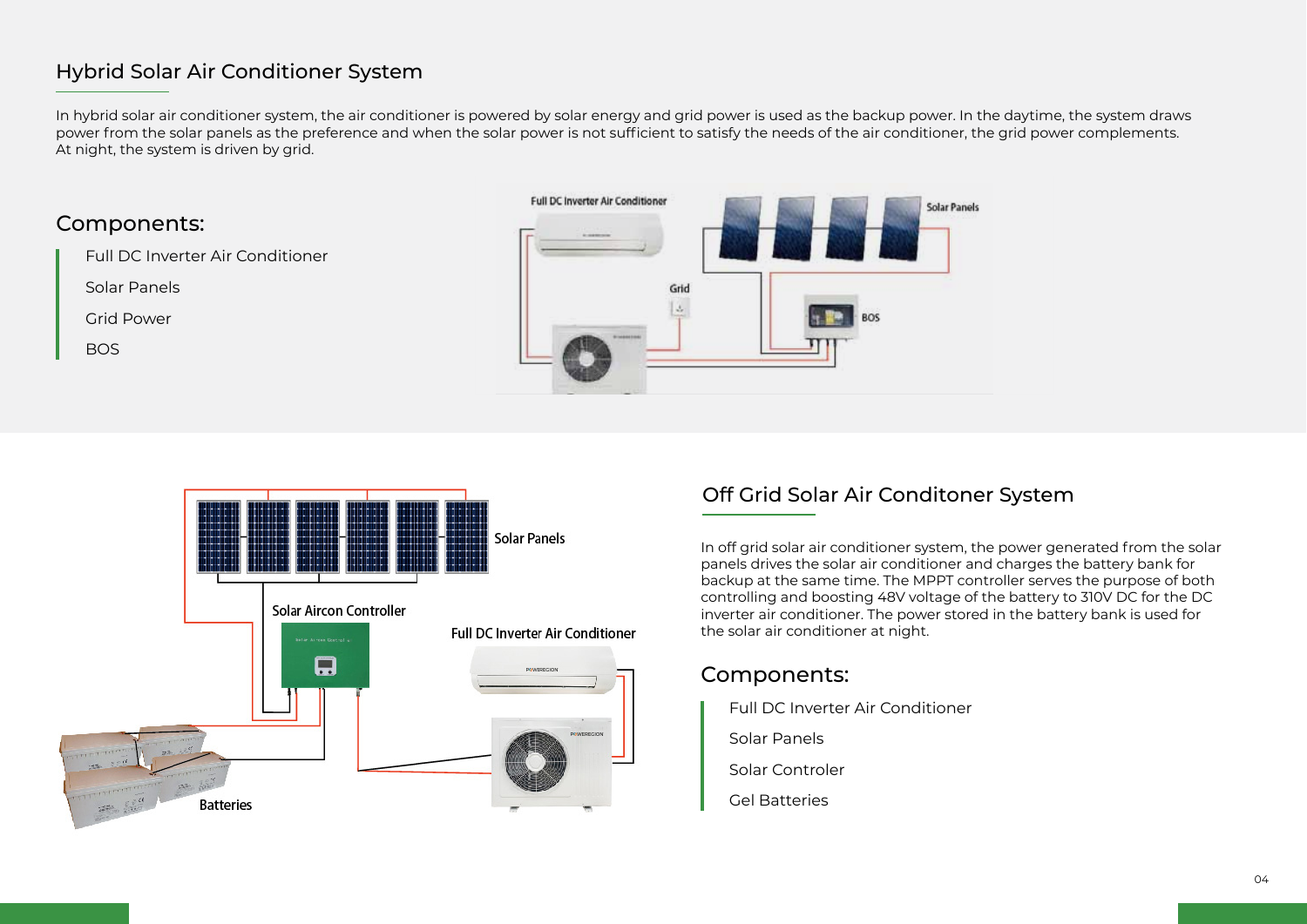#### Pure Solar Air Conditioner System

In pure solar air conditioner system, the air conditioner is powered by the solar panel array when solar radiation is strong enough, which should generally be higher than 750W/M2. When solar radiation is lower than 700W/M2, the solar air conditioner switches off Fan mode and changes to Cooling mode automatically when the solar radiation becomes strong enough.



#### High Voltage Solar Panels







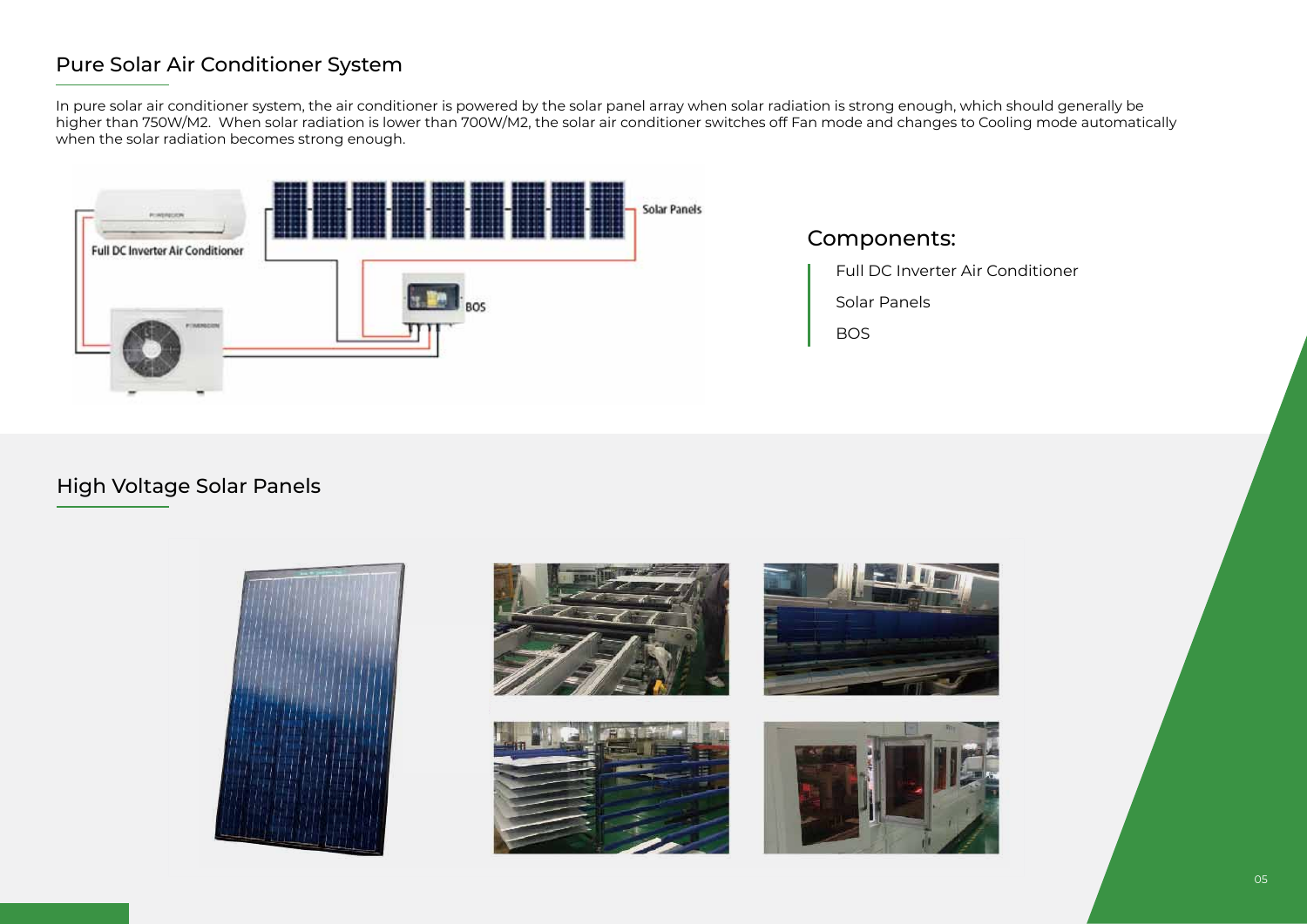## Solar pumps



### Advantages

- Full stainless steel impeller centrifugal pump for big flow and full stainless steel helical rotor pump for high lift. Longer operation life.  $\checkmark$
- High efficient DC brushless motor requires less solar array. Rich social benefits.  $\checkmark$
- High efficient semiconductor device used in main circuit. High reliability. Up to 98% conversion efficiency of inverter.  $\checkmark$
- Independent intellectual property of dynamic VI maximum power point tracking (MPPT) algorithm. Fast response and good stability. 99% MPPT efficiency.  $\checkmark$
- Full automatic operation. Complete protection functions. Integrated with water level monitor to prevent overflow and dry running.  $\checkmark$
- Full aluminum alloy case. IP52 protection grade. Ambient temperature: -20 / +60°C.  $\checkmark$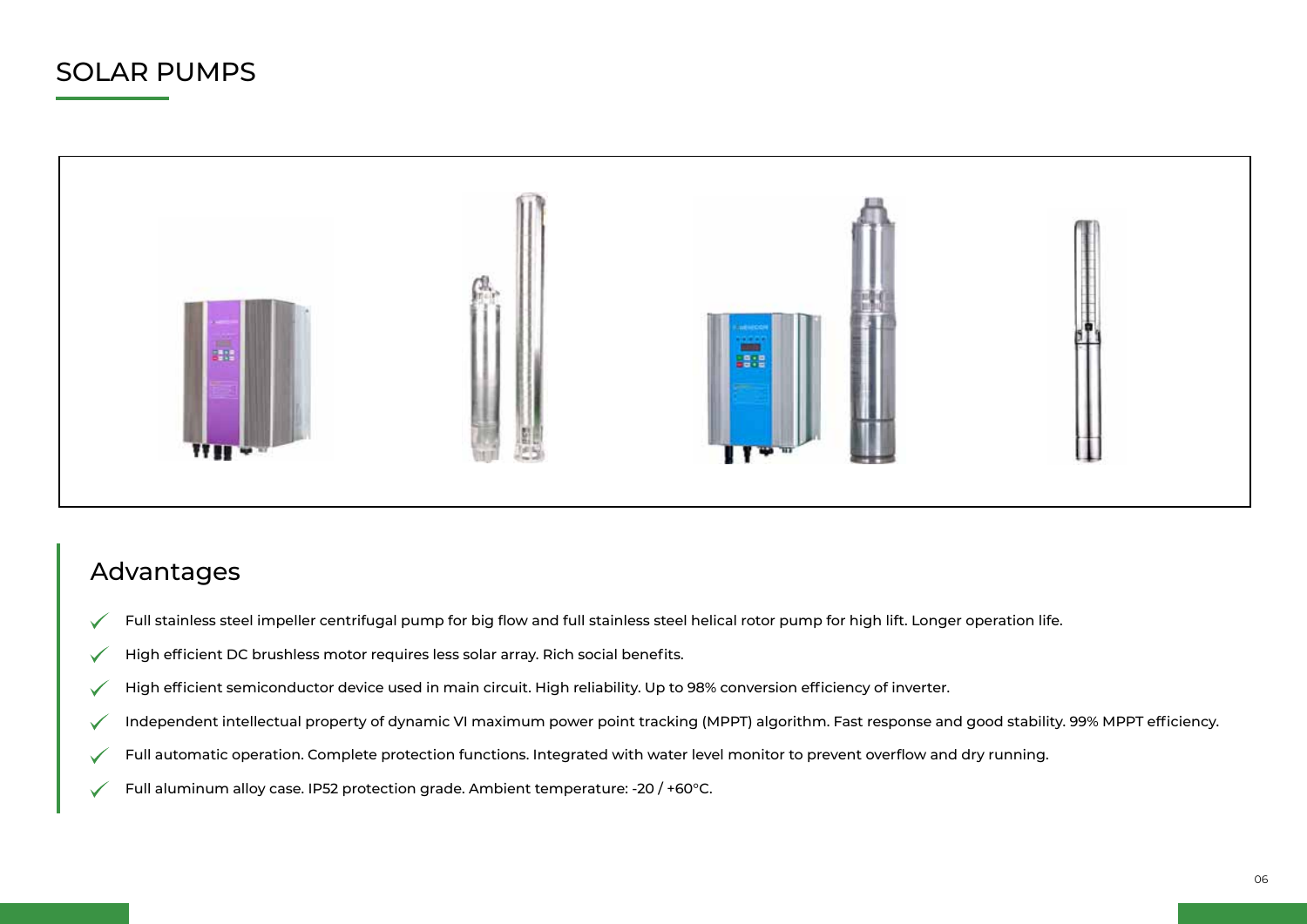## **BATTERIES**



automotive batteries

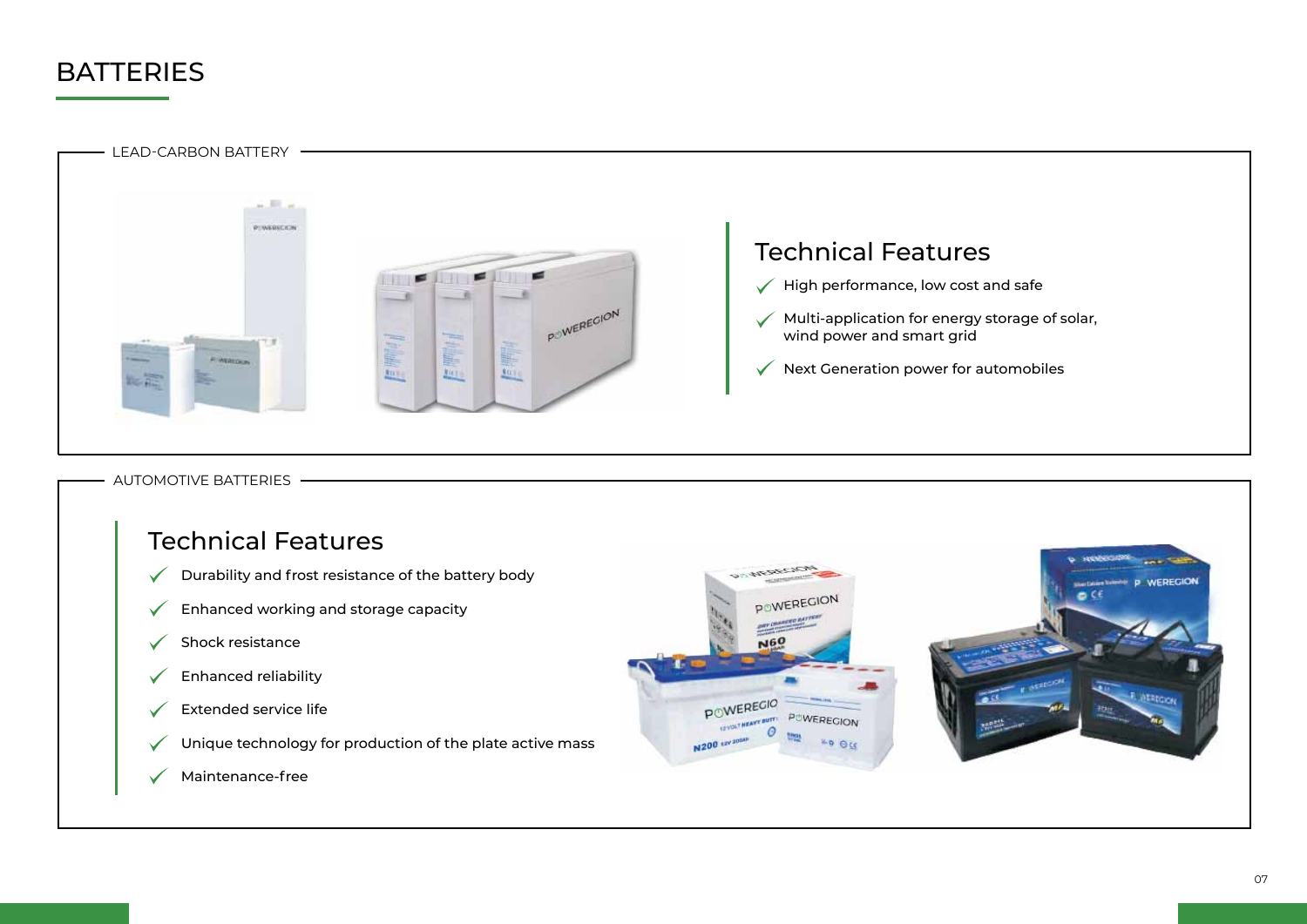## **GENERATORS**

Poweregion diesel generator range is designed to combine maximum choice with exceptional reliability. Open-type, Closed-type, Portable, Soundproof, Super Silent (65dBA at 1 meter) and Containerized enclosures are available.

From primary to critical backup power needs, Poweregion generators are designed for optimal performance in the most demanding conditions. Designed for application in healthcare, manufacturing, utilities, technology, telecom, financial and government. The range is subject to extreme testing for both components and the assembled units.

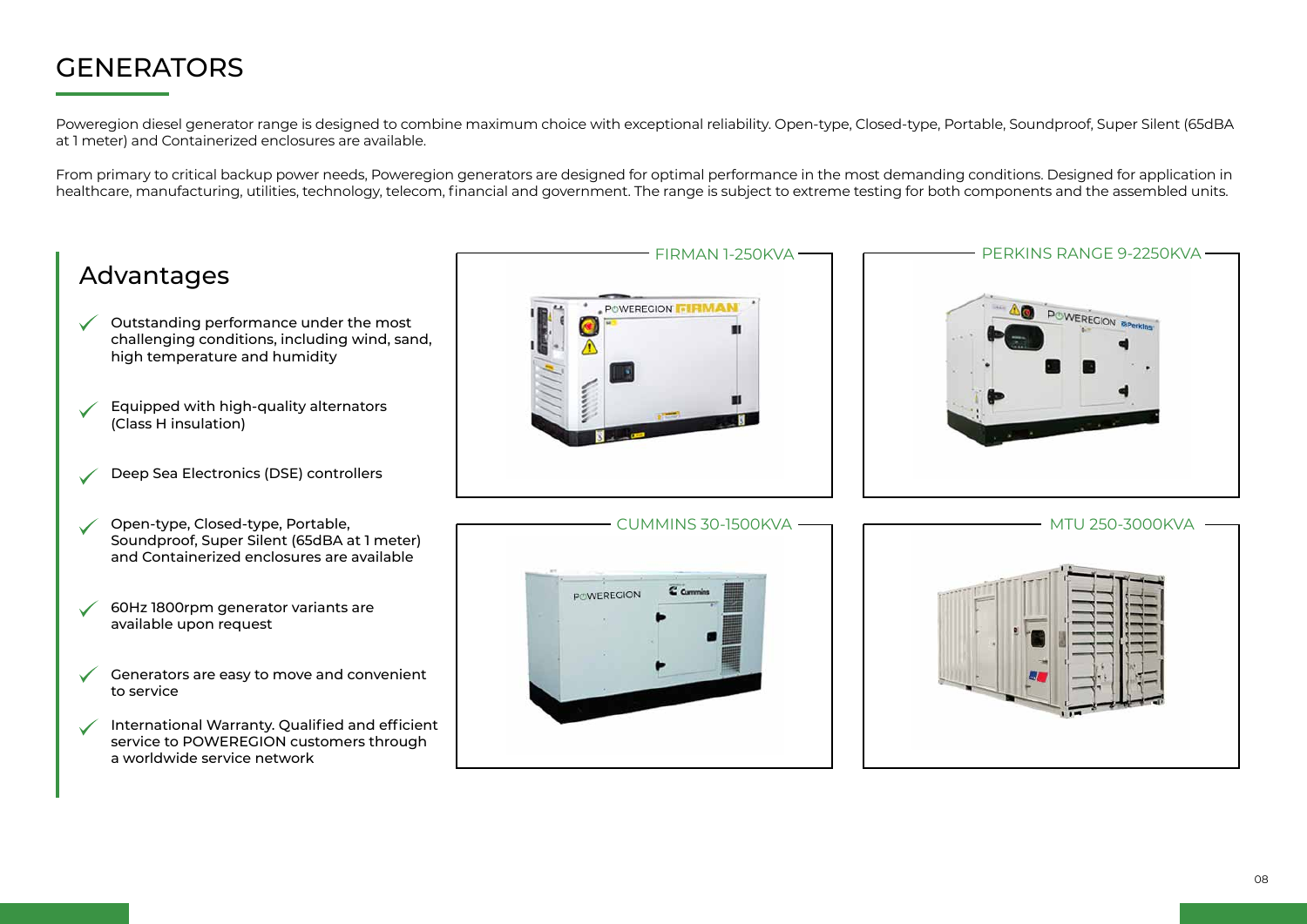# roof top solar energy **MADE EASY**

alle the the copy of the copy of





09

 $\frac{1}{2}$